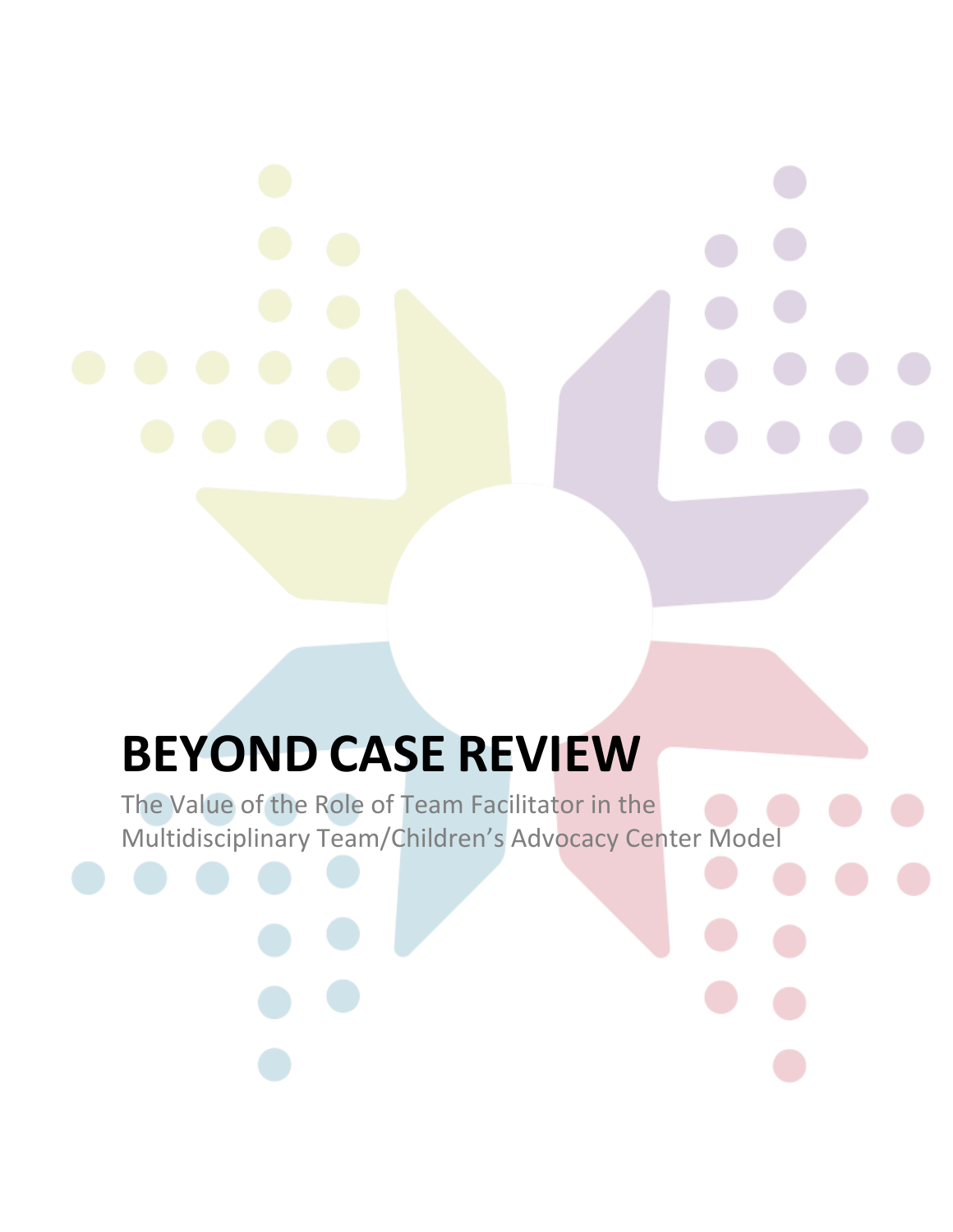#### Introduction

Over the past three decades, the multidisciplinary team (MDT) and Children's Advocacy Center (CAC) model has evolved to define professional expectations for each of the direct service roles associated with the movement, including the following: Forensic Interviewers, Victim Advocates, Mental Health Clinicians, and Medical Providers. While the MDT is considered the foundation of the CAC model, the role of those who facilitate the team has yet to be clearly defined or professionalized. Oftentimes, the role of the Team Facilitator is simply equated with the person who coordinates case review. While that responsibility is an important aspect of the MDT/CAC model, the Team Facilitator role does not begin and end with case review (and other MDT meetings). In a perfect world, the whole team is engaged in taking care of itself, listening for and meeting its needs, and sustaining the fragile mechanisms that keep it running smoothly. In reality, this task often falls to the Team Facilitator. Also known as MDT Coordinators, Team Facilitators can be vital to helping a team be the best team it can be – the position builds trust, promotes safety, and enhances sharing of knowledge and information among team members.

The authors of this paper represent the four Regional Children's Advocacy Centers. The goal is to clarify and elevate the role of Team Facilitator and explain its value to the efficacy of the MDT. The framework for team facilitation presented in this paper goes beyond expectations around MDT functioning as set in the National Children's Alliance (NCA) Standards for Accreditation; we present a Team Facilitator role that is more expansive than current, prevailing practice, which associates the position predominantly with the running of case review meetings. Additionally, the authors whole-heartedly agree, based on personal experience, research on teams, and surveys from the field, that the gold standard for highfunctioning MDTs includes having a single person dedicated to the position of Team Facilitator within each MDT/CAC.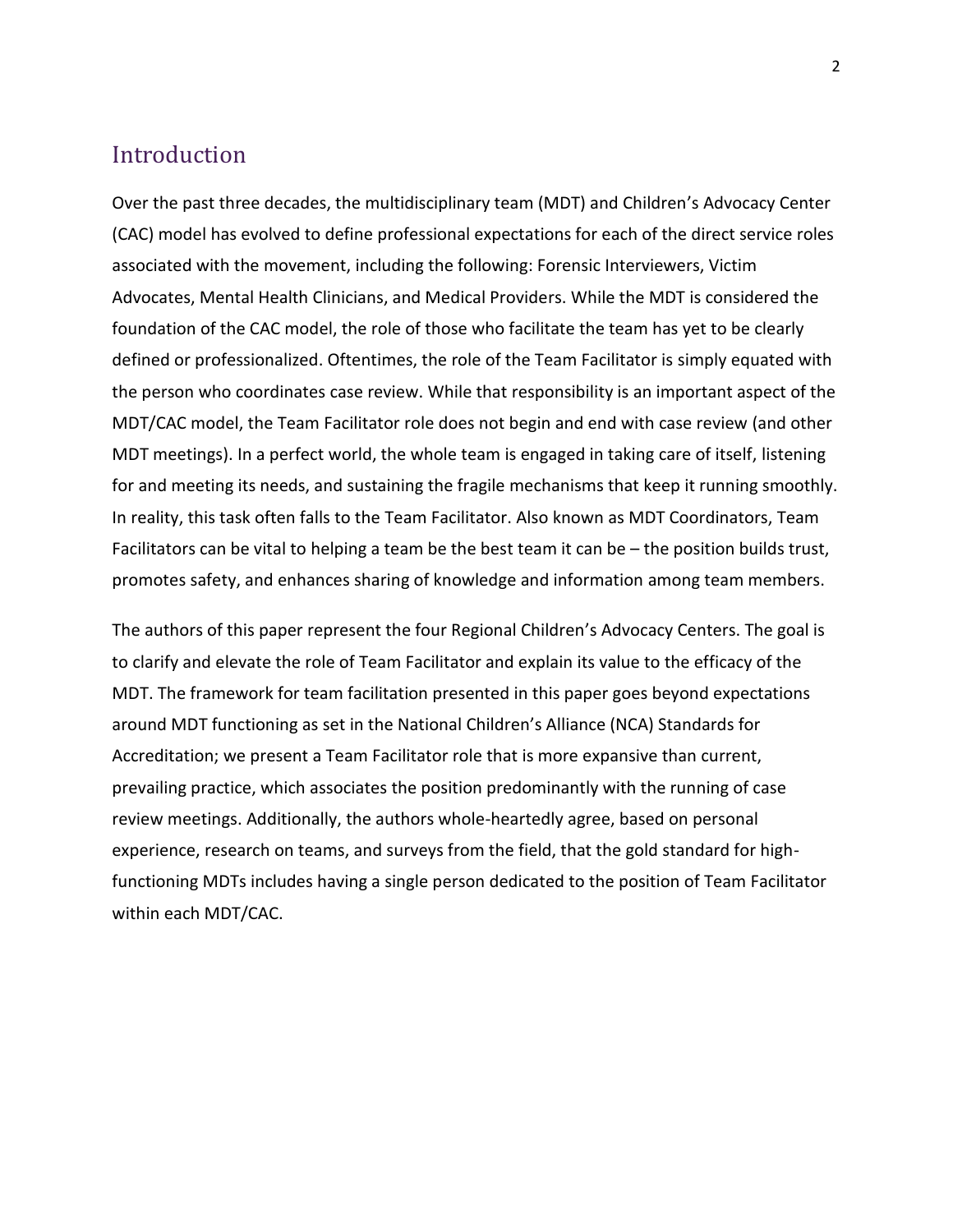## Methodology

This paper is a culmination of the collective expertise of the four Regional Children's Advocacy Centers and their over 20-year history providing training and technical assistance to MDTs and CACs across the country. In addition, the authors sought out additional data, research, and frameworks both within and outside of the CAC movement.

### Definition of an Effective Team Facilitator

*An MDT Facilitator tends to the relationships, communication and accountability of the MDT while fostering an inclusive environment to improve outcomes for children and families impacted by abuse.*

While we believe that, ideally, an MDT should have a position dedicated to the facilitation of the team, we recognize that not all CACs have the capacity to hire a person to solely perform the role of Team Facilitator. In this case, we recommend that the CAC, in consultation with the MDT, assign the role of Team Facilitator to one individual who is given sufficient time in their schedule to dedicate to the role, and not rotate or spread the responsibilities among staff. Further, it is critical that whoever is responsible for the care and nurturing of the team has the necessary skills and competencies to ensure the MDT is able to function at its highest level.

Recent, in-depth research conducted by Google on effective teams directly correlates with the work being done by CACs and MDTs and has implications for the professional development of Team Facilitators. Believing that employees can do more working together than alone, Google identified five dynamics of effective teams,<sup>1</sup> which can easily be applied to the MDT/CAC model to promote high-functioning teamwork. The five dynamics include:

1. **Psychological safety:** Psychological safety refers to an individual's perception of the consequences of taking an interpersonal risk, such as being seen as ignorant, incompetent, negative, or disruptive. In a team with high psychological safety, teammates feel safe to take risks around their team members and confident that no one

 $1$  Merrington, Natasha. (September 2018). The 5 dynamics of an effective team. Retrieved from https://www.thinkwithgoogle.com/intl/en-gb/consumer-insights/consumer-trends/five-dynamics-effective-team/.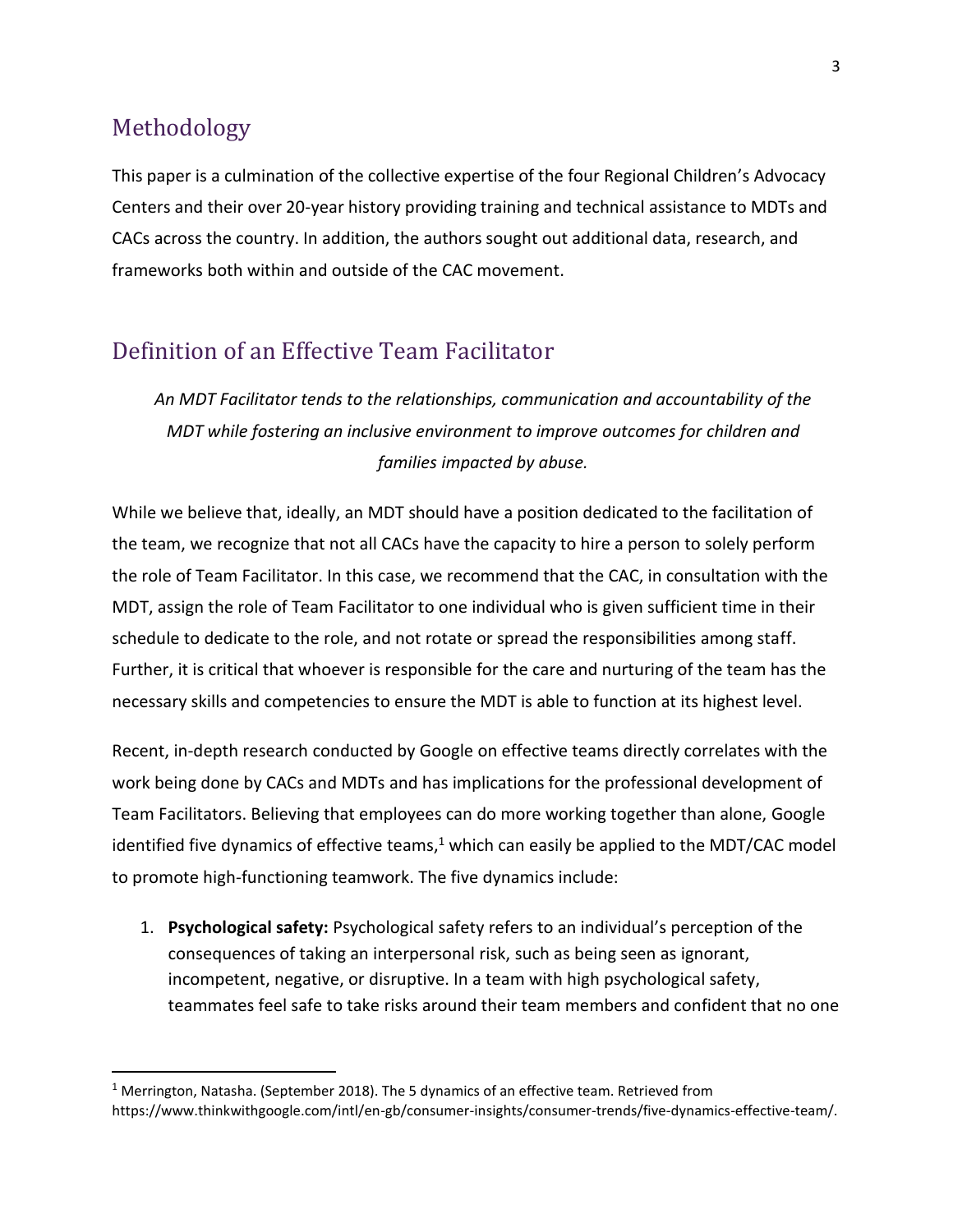on the team will embarrass or punish anyone else for admitting a mistake, asking a question, or offering a new idea.

- 2. **Structure and clarity:** A team achieves structure and clarity when individual members understand job expectations, the process for fulfilling these expectations, and that the consequences of their performance are important for team effectiveness.
- 3. **Meaning:** Finding a sense of purpose in either the work itself or the output is important for team effectiveness. The meaning of work is personal and can vary: passion for the mission of the CAC, financial security, supporting family, helping the team succeed, or self-expression for each individual, for example.
- 4. **Impact:** The results of one's work, the subjective judgement that your work is making a difference, and seeing that one's work is contributing to the organization's goals can help reveal impact. A team comprised of members who fundamentally believe the work they do makes a difference is related to team effectiveness.
- 5. **Dependability:** On dependable teams, members reliably complete quality work on time and don't shirk responsibilities.

The Google model for effective teams provides an ideal framework to delineate the skills and knowledge needed to be an effective Team Facilitator within a CAC setting. Professional development goals gleaned from the Google model are described in the table below:

| In order to create                                                                                                                                                   | A Team Facilitator should be able to                                                                                                                                                                                                        |
|----------------------------------------------------------------------------------------------------------------------------------------------------------------------|---------------------------------------------------------------------------------------------------------------------------------------------------------------------------------------------------------------------------------------------|
| <b>Psychological Safety</b><br>Establish an environment where all<br>members feel confident about<br>admitting mistakes, asking<br>questions, or offering new ideas. | Give and receive feedback<br>Navigate conflict<br>Resolve conflict<br>Ask powerful questions<br>Foster a trusting environment<br>Encourage participatory decision-making<br>Develop and maintain relationships with<br>$\bullet$<br>members |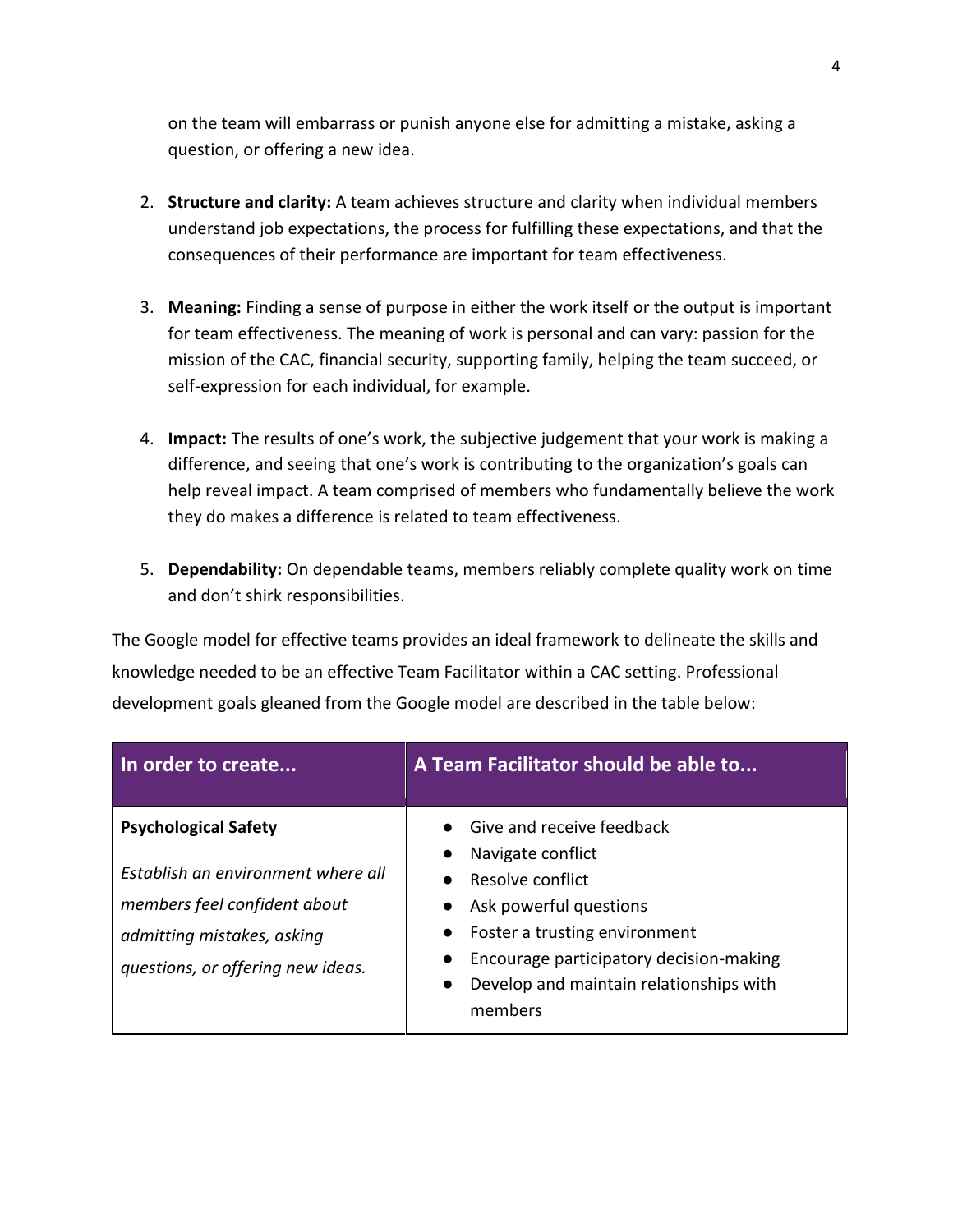| In order to create                                                                                              | A Team Facilitator should be able to                                                                                                                                                                                                                                                                                                                                                                                                                                                                                                                   |
|-----------------------------------------------------------------------------------------------------------------|--------------------------------------------------------------------------------------------------------------------------------------------------------------------------------------------------------------------------------------------------------------------------------------------------------------------------------------------------------------------------------------------------------------------------------------------------------------------------------------------------------------------------------------------------------|
| <b>Structure and Clarity</b><br>Provide clear roles, goals and plans<br>to guide team processes and<br>systems. | Create effective meeting agendas<br>$\bullet$<br>Exhibit organizational skills<br>$\bullet$<br>Demonstrate effective oral and written<br>communication skills<br>Exhibit time management skills<br>$\bullet$<br>Demonstrate flexibility and manage multiple<br>$\bullet$<br>priorities<br>Define MDT roles and responsibilities<br>$\bullet$<br>Define mission, vision, and values<br>Demonstrate ability to manage change<br>$\bullet$<br>Encourage team development<br>$\bullet$<br>Ensure adherence to MDT agreements and<br>$\bullet$<br>protocols |
| <b>Meaning</b><br>Integrate individual differences,<br>roles, and mandates to establish a<br>shared purpose.    | Define mission, vision, shared purpose, and<br>$\bullet$<br>values<br>Demonstrate emotional intelligence<br>Communicate the goal of the team<br>Understand the roles of MDT members                                                                                                                                                                                                                                                                                                                                                                    |
| Impact<br>Ensure fluency in the CAC model and<br>how the MDT approach impacts<br>families and children.         | Define mission, vision, and values<br>$\bullet$<br>Implement trauma-informed practices<br>Exhibit knowledge of MDT investigative<br>processes<br>Understand the roles of MDT members<br>Understand systemic barriers and inequities for<br>$\bullet$<br>families<br>Understand how issues of diversity and inclusion<br>influence MDT culture, discussions, and<br>decision-making                                                                                                                                                                     |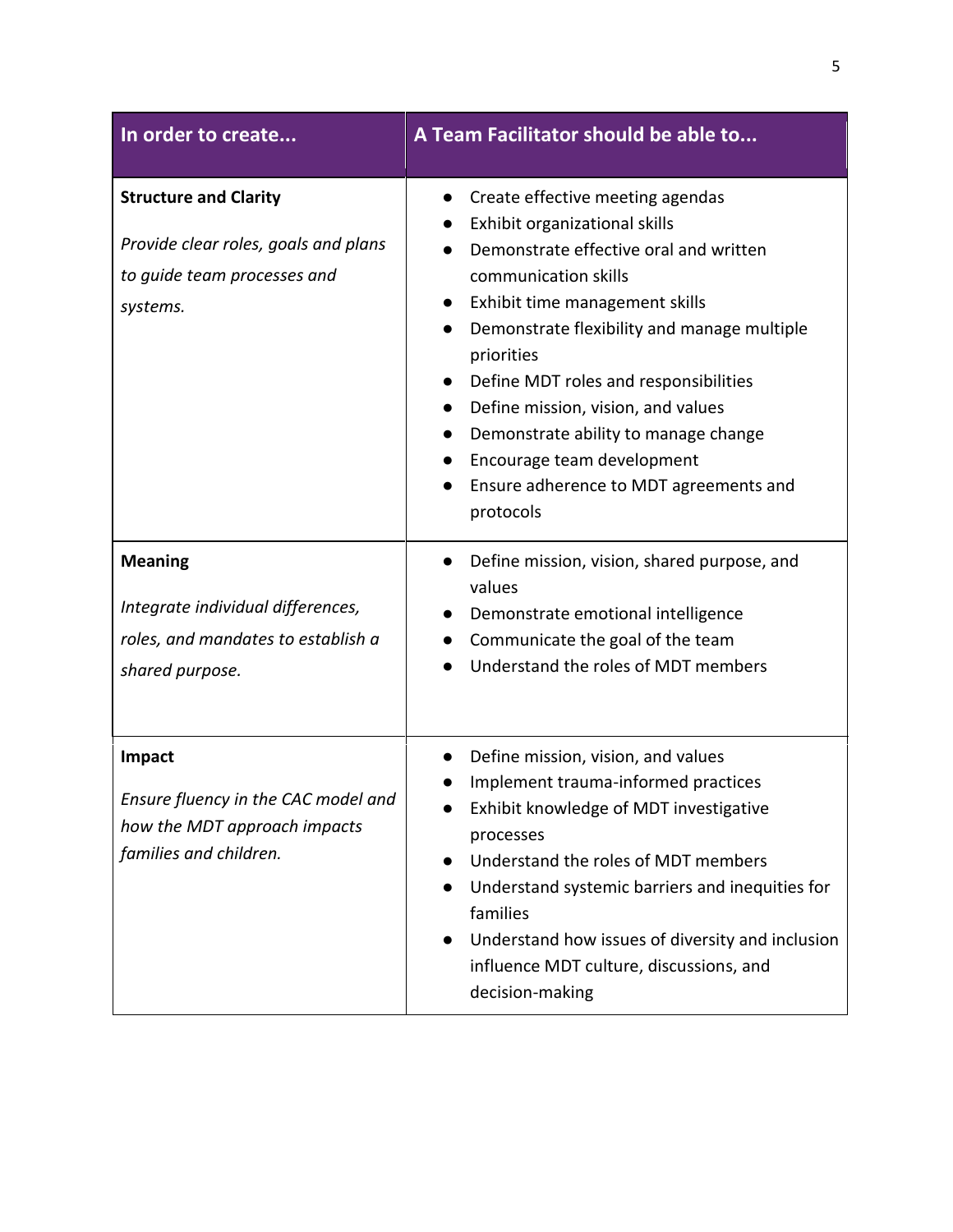| In order to create                     | A Team Facilitator should be able to    |
|----------------------------------------|-----------------------------------------|
| <b>Dependability</b>                   | Give and receive feedback               |
|                                        | Exhibit time management skills          |
| Communicate expectations and           | Navigate conflict<br>$\bullet$          |
| <i>implement shared accountability</i> | Encourage participatory decision-making |
| processes.                             | Foster resiliency of team members       |
|                                        |                                         |
|                                        |                                         |

# The Impact of an Effective Team Facilitator

The findings of recent surveys of Team Facilitators echo the concepts in the chart above. The surveys clearly indicate that interpersonal skills and relationship-building skills are essential to successful facilitation. Additionally, professional experience as a staff member of a CAC or as an MDT member is perceived to be a driver of success for Team Facilitators; those who lacked past experience in the field reported this gap as a challenge. Survey respondents also emphasized several factors that contributed to their success with teams: their ability to engage with diverse individuals whose perspectives and priorities may not be aligned, to lead difficult and uncomfortable conversations, and to handle conflict within the group.

The most recent and relevant research that studied the impact of strong team function on child outcomes was conducted in Texas in 2017<sup>2</sup> and supported the critical role of a competent facilitator. The primary themes that came out of this research included, but were not limited to, the following:

- A dedicated position responsible for the coordination and function of the MDT results in improved outcomes in both healing and justice;
- Strong teams lead to improved child outcomes, more efficient workflow, and increased resilience and longevity in team members; and
- Institutional support strengthens MDTs.

<sup>2</sup> Children's Advocacy Centers of Texas. (2017). *Charting the Future of Multidisciplinary Teams, Summary of Report on the MDT Model.*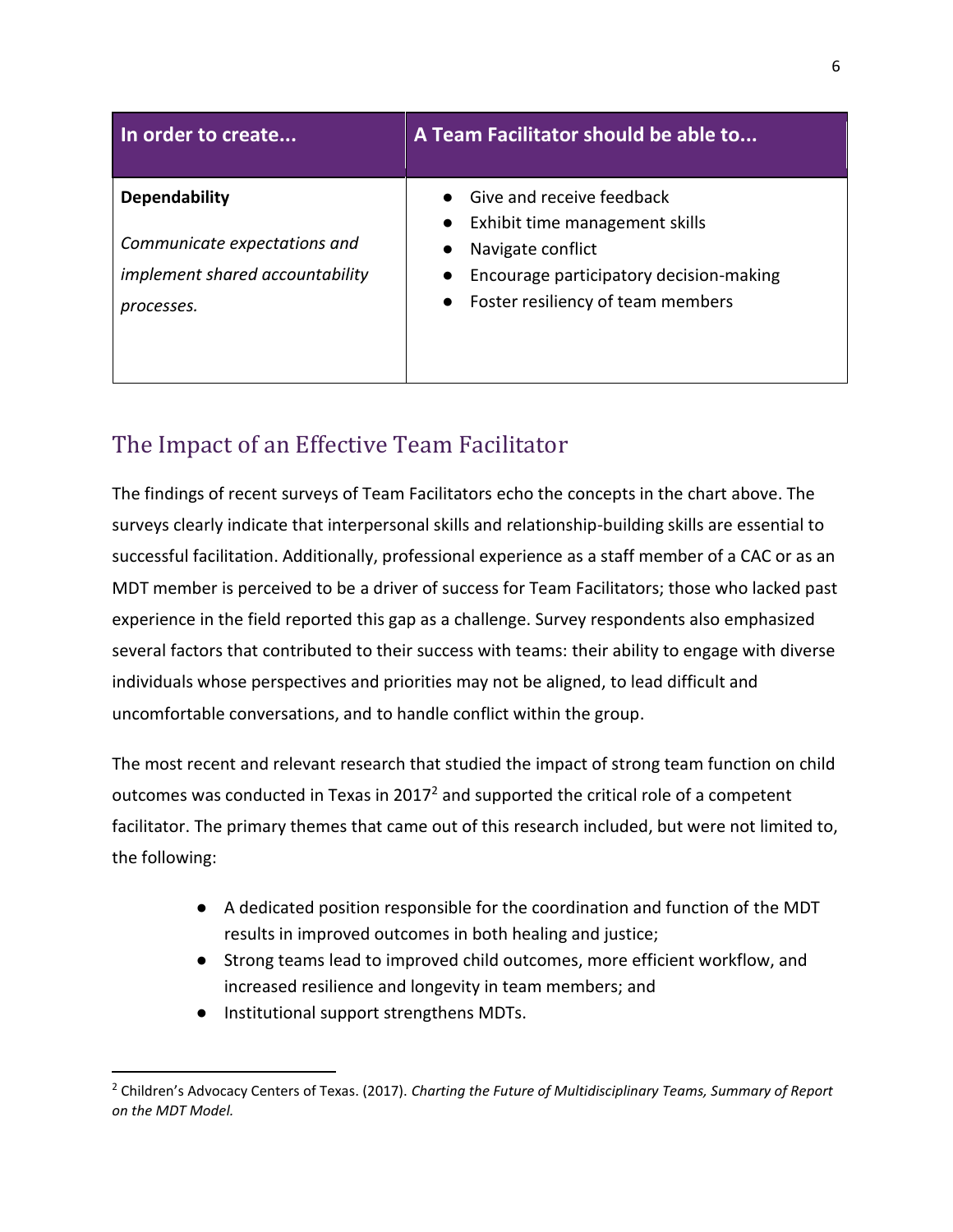We have found these themes are true not only in Texas, but also across the country. When a Team Facilitator is able to embody and apply the competencies noted previously, communities experience an increase in investigation quality, better access to the full array of CAC services, and improved outcomes for children in their communities. We recommend additional research to bolster the impact of a dedicated position in this role and study whether and how variances in facilitators' skills, knowledge, tenure, location, or other factors might contribute to outcomes and quality.

As the CAC model evolved over time, teams expanded beyond their initial focus on investigation and prosecution to include mental health, medical, and advocacy services. Today, MDTs that include a dedicated Team Facilitator are more likely to ensure a child receives the full array of services that can be leveraged from this broader team. A skilled Team Facilitator streamlines communication and information-sharing across the team so that the roles and needs of each team member are honored and ensures every team member has a voice in the case strategy, safety planning and problem solving for a child and family. It is important to highlight that a good Team Facilitator is actively engaging the team well beyond case review meetings. At the same time, facilitators keep the team members focused on what is best for children and families. By combining this child- and family-centered focus with their unique knowledge of each discipline's roles and abilities, Team Facilitators are able to ask pointed questions and guide interactions that result in more connected, thoughtful, and robust strategies for kids with equal emphasis on healing, justice, and resiliency.

Numerous studies have shown that effective teams have a high level of psychological safety which allows for healthy conflict to be surfaced and the most innovative ideas to be shared and tested. Creating safety requires significant patience, and those teams with a dedicated facilitator who understands and attends to the psychological safety of the team are more likely to have a culture that cultivates trust, resulting in improved decision-making.

Team Facilitators initiate, encourage, and support continued learning to ensure that the entire team is informed of the latest research and is adjusting their policies and protocols to reflect best practices in their community. Facilitators are positioned to see the team's purpose and effectiveness from a unique vantage point that allows them to pinpoint opportunities for system-level improvements and encourage the team to remain focused on continuous quality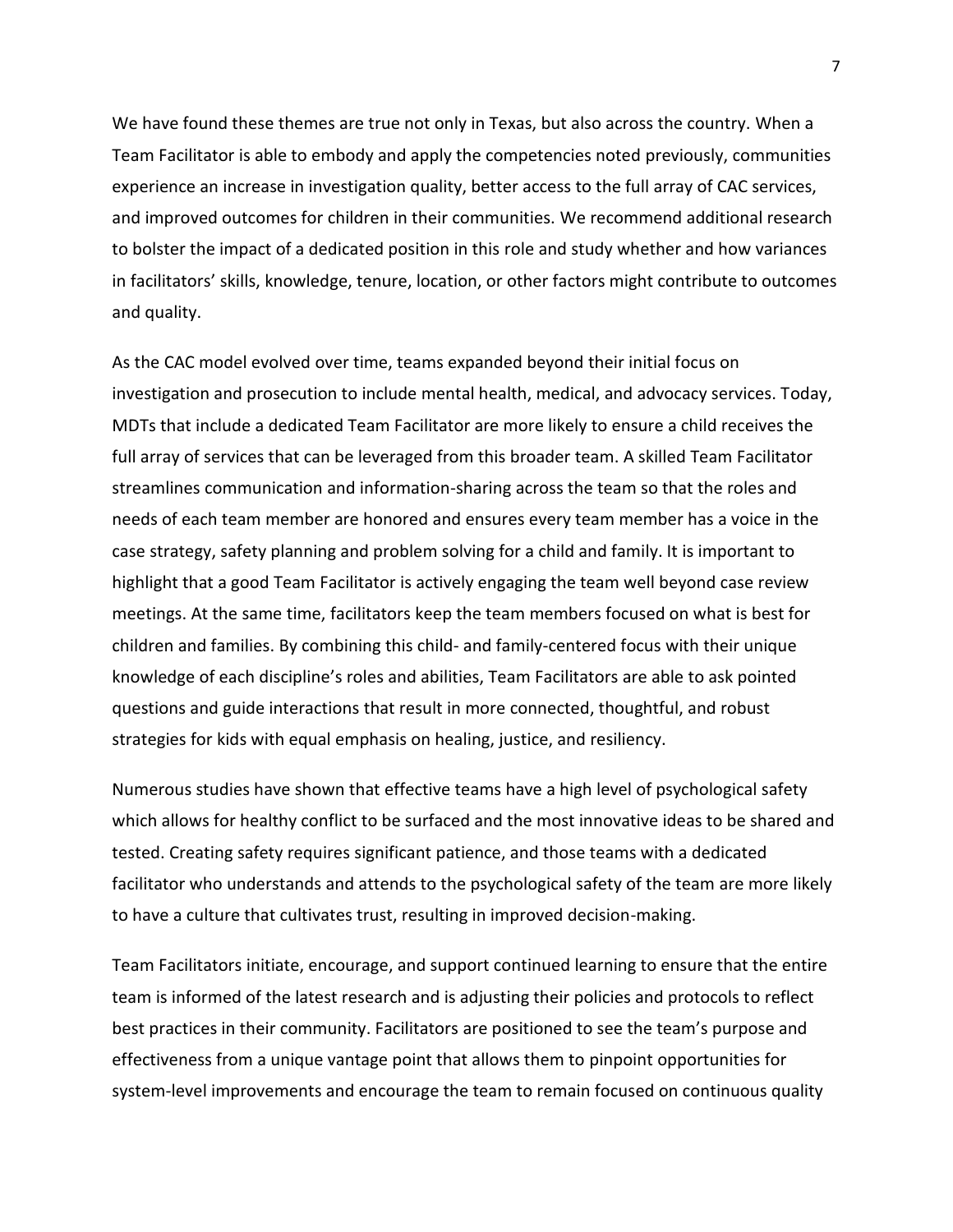improvement that spans disciplines and institutions. Historically, Team Facilitators have been recognized for their primary role of *coordinating* their teams; however, this paper encourages the MDT to recognize Team Facilitators as leaders who *transform* their teams.

#### Team Facilitator Support and Supervision

Underlying the MDT response to child abuse is the shared understanding that no single discipline can effectively and comprehensively respond to child maltreatment. And as we have argued, teams function better when they have a designated Team Facilitator (typically housed at and employed by the CAC). A challenge to this model, and to collaborations in general, is that the Team Facilitator and the CAC have no inherent authority over the partnering agencies, and the structure of those agencies can limit the sphere of influence of the Team Facilitator.

The MDT comprises agencies and organizations that have missions much broader than just the investigation and intervention of child abuse. Many of these agencies and organizations are hierarchical in nature with a clear chain of command (for example, law enforcement agencies or district attorney's offices). In those cases, everyone knows their supervisor and who directs their work, all the way up to the senior leader of each organization. In many communities, while there is no formal hierarchical structure between agencies, there is often an implied hierarchy that may place one discipline or agency in a position of greater power and authority. However, the MDT works best when it is perceived as a non-hierarchical structure—where there is no single authority of the MDT, and all participants have an equal voice in collaboration and decision-making.

Since the primary focus of a Team Facilitator is to establish and sustain relationships with MDT members and promote a coordinated approach, supervisory support of the Team Facilitator is essential. Team Facilitators need a sounding board to problem-solve and discuss complicated situations and relationships. This may require the supervisor to work alongside the Team Facilitator to engage with other supervisors on the MDT to address issues. The supervisor should have a clear understanding of the complexities of the role of the Team Facilitator and have a voice in elevating the position with others as well.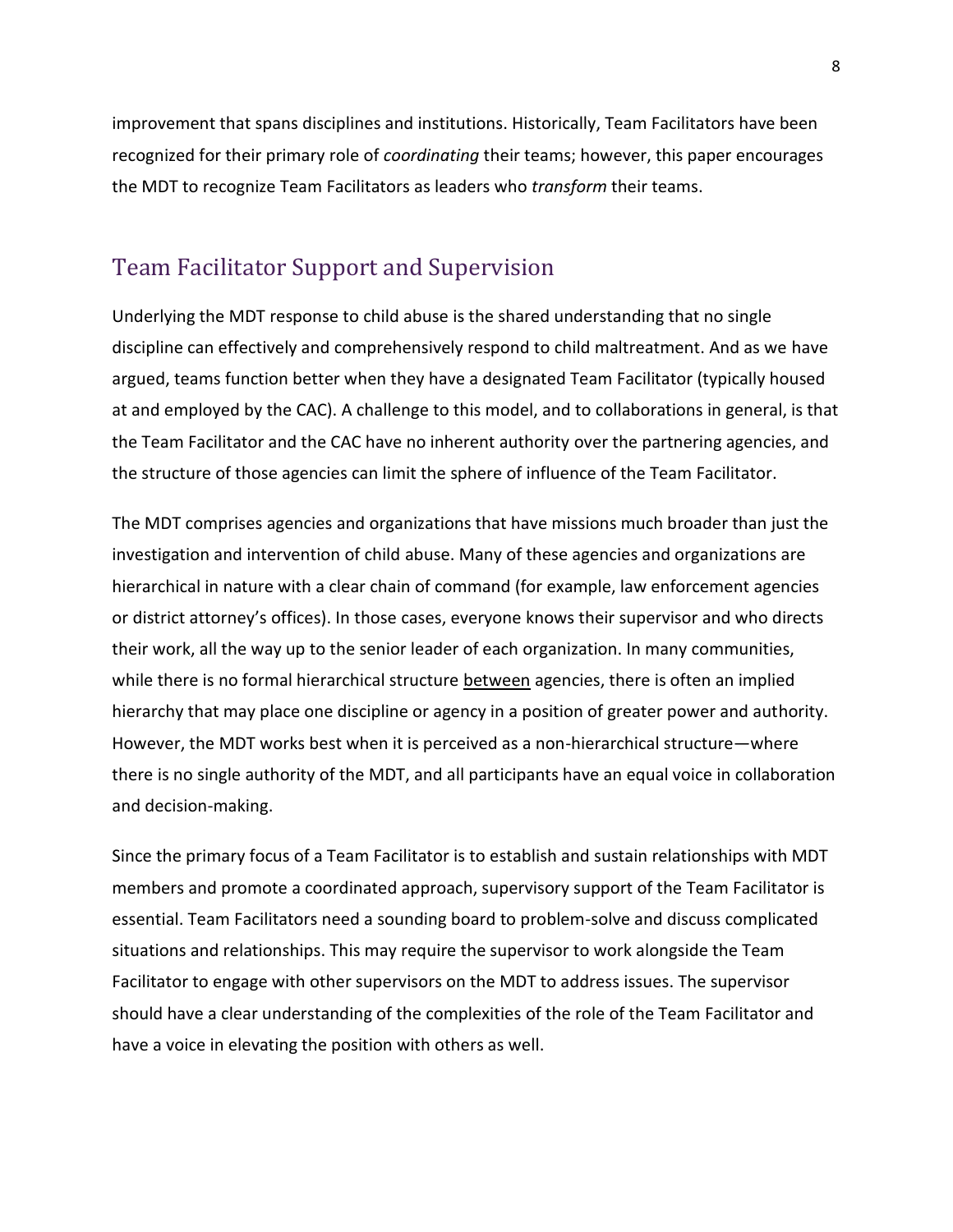Parallel to the idea that no single discipline has the capacity to effectively respond to child abuse, no single individual can independently execute each of the diverse and complex tasks required to effectively lead a multidisciplinary team. While the focus of this paper is to provide guidance around the professionalization of the Team Facilitator role as a skilled position on the team, another way to think of facilitation is through the lens of what we refer to as a Multi-Level Shared Leadership Model.

The Multi-Level Shared Leadership Model (MLSLM) – which involves communication across discrete cohorts of senior leaders (i.e., agency directors and elected officials), supervisors, and direct service (frontline) professionals – offers a promising and effective approach to MDT leadership. Implementing an MLSLM ensures greater stability of the multidisciplinary response to child abuse and enables involved disciplines to better align their expertise and resources to benefit involved youth and the partner organizations. Failure to lead and coordinate at all three levels and to integrate the efforts between the levels of leadership will create vulnerability for the MDT.

The MLSLM allows for great flexibility in its implementation. In smaller communities, a single individual (i.e., Team Facilitator) might work across all three levels. Whereas, in large urban settings, there may be multiple people working at each level to support this model. When taking this perspective, the success of the MDT lies in making sure all these leadership levels are appropriately and significantly engaged.

## Case Studies + Research

The following case studies have been provided to illustrate how the role of the Team Facilitator is unique to the community and organizational context. We recognize there are many different CAC structures across the country including government-based, nonprofit (including independent CACs and those existing under an umbrella organization) or hospital-based. The two case studies that follow provide examples of team leadership for a larger urban CAC and a smaller rural CAC.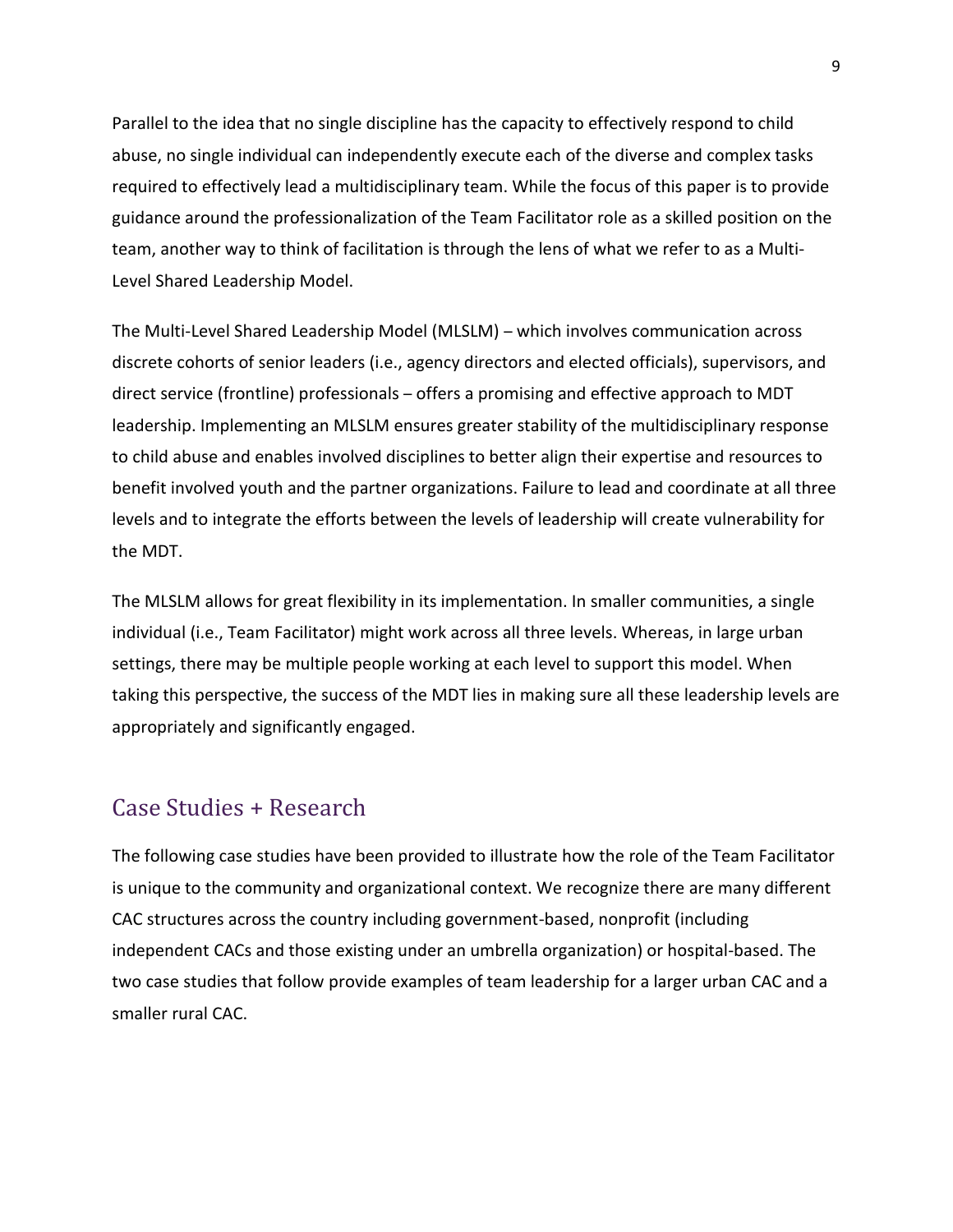# Case Example: National Children's Advocacy Center – Multi-Level Shared Leadership

At the National Children's Advocacy Center (NCAC), the Executive Director is primarily responsible for engaging the senior leaders from all partner agencies and coordinating the MDT Supervisor Meetings and activities. Three additional NCAC staff (the Intervention and Clinical Director, Senior Trainer/Child Forensic Interview Specialist, and Medical Director) along with the supervisors from partner agencies also participate in the MDT Supervisor Meetings and related work. Weekly case review is facilitated by the NCAC Intervention and Clinical Director and attended by all MDT members and the NCAC Executive Director. The Multi-Level Shared Leadership Model has worked well in their community and reflects the NCAC's focus on accomplishing the goals and mission of the MDT and case review by integrating this work across the three levels of leadership.

# Case Example: Rural Children's Advocacy Center

As a CAC in a rural county, the primary senior leadership responsibilities are performed by the Executive Director and include maintaining access to and relationships with the senior leadership in partner agencies. Remaining neutral to work with elected officials is a must, as the Sheriff and District Attorney are elected positions. Few of the agencies partnering in the CAC have levels of supervision between the direct service professionals and the senior leaders of their agencies. The Executive Director is primarily responsible for maintaining relationships within the MDT, as well as on-boarding new members, holding MDT members accountable to the protocols, managing conflict, and other responsibilities typically performed by a Team Facilitator. Direct service professionals, such as the Child & Family Advocate, Prosecutors and Investigators, facilitate monthly case review meetings and maintain consistent communication among one another for case coordination. With the limited staff and supervisory levels in the rural area, competency in facilitation skills is invaluable for the Executive Director and those direct service professionals who share facilitation responsibilities of the team. Having a welldefined model of shared leadership roles will help in the instances when there are no intermediate layers of supervision, as the responsibilities associated with the supervisory level can be performed by the Executive Director and direct service personnel.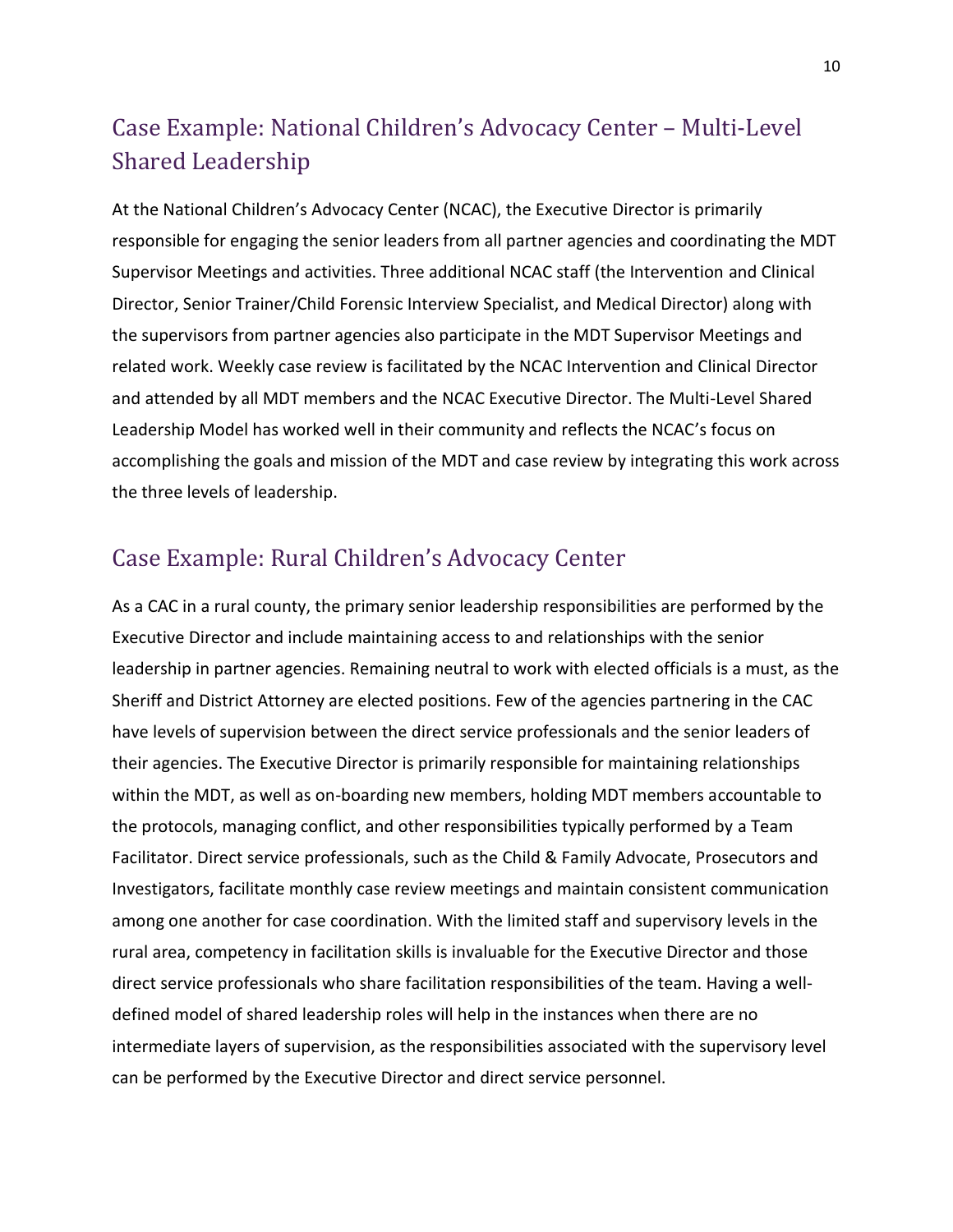#### Current Support for Team Facilitators

Multiple supports exist to enhance the value and role of the Team Facilitator, (yet opportunities to access training, technical assistance and financial support currently vary across states and regions). Each Regional CAC offers training (virtual and in-person, when feasible) for Team Facilitators to develop many of the competencies outlined in this paper. Trainings include introductory sessions geared to Team Facilitators and their supervisors, multi-day trainings with didactic and experiential learning, and self-paced courses. Current and forthcoming peerlearning opportunities, such as a National MDT Facilitator Peer Forum and Team Facilitator Community Consults, allow Team Facilitators space to network and learn with peers, give and receive consultation, and engage in group coaching to brainstorm solutions to real-life challenges in facilitating an MDT. Regional technical assistance to individual CACs and Chapters is consistently provided to build support around the state and local levels.

Looking ahead, the RCACs are outlining a comprehensive continuum of training and technical assistance to be offered nationally for Team Facilitators as they begin, grow and are supported in their MDT leadership role through the course of their careers. With initial efforts scheduled for late 2021, the continuum will comprise a mix of virtual and in-person training options that integrate self-paced lessons, peer learning, experiential learning and other training and technical assistance strategies. The audience for the trainings and technical assistance will not be limited to team leaders but include instruction to CAC executives, supervisors and other stakeholders key to successful team leadership.

Further efforts are likely needed to elevate the role of Team Facilitator to a point where the field sufficiently understands and appreciates the role and the positive impact it can have on the effectiveness of an MDT. Additionally, a more thorough approach to training and technical assistance, including training requirements, will be important if the field is to support and sustain those serving in the role of Team Facilitator.

The level of funding needed to support and sustain a Team Facilitator is dependent on many factors, including for example, the number of children and families served annually by the CAC,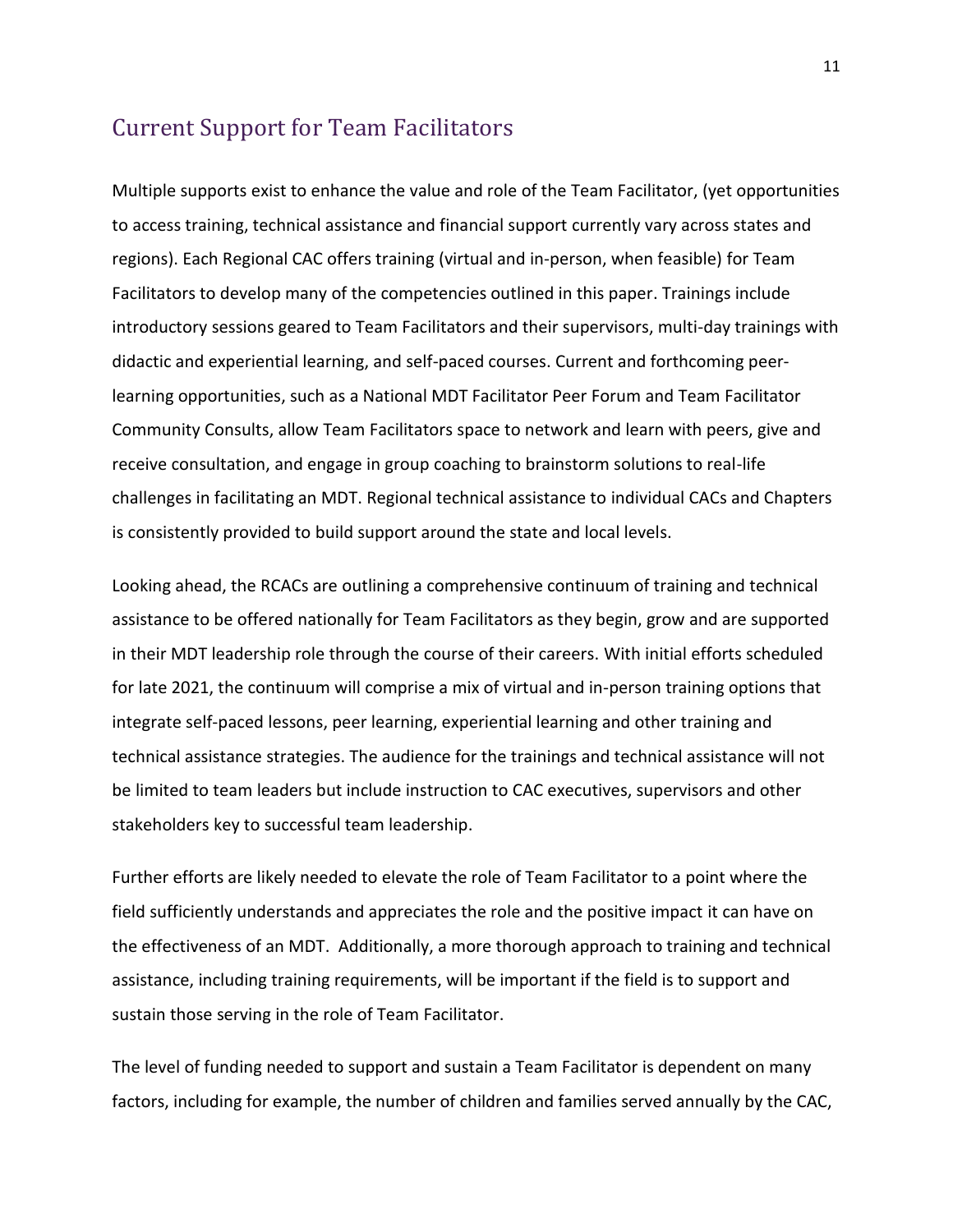the size of the MDT, the number of MDTs to facilitate, the frequency of meetings, and the cost of living in the area. The CAC will also need to carefully consider whether this position can be effectively carried out as a part-time (at least half-time) assignment or whether it requires fulltime attention and to what extent responsibilities are shared and coordinated with the Executive Director. Finally, the CAC is encouraged to invest adequately in the professional development of the Team Facilitator as well as training for MDT members and supervisors to understand the role of the facilitator on the MDT and effectively engage with the individual in the role.

Over the past few years, new opportunities have emerged for CACs to access state and federal funds to finance Team Facilitator positions. In 2016, the US Department of Justice released a Final Rule providing updated guidelines for states to follow when administering federal Victims of Crime Act (VOCA) funding;<sup>3</sup> the rule clarified the inclusion of MDT coordination and case review as an allowable expense. As a result, VOCA funding has been successfully directed to supporting MDT coordination and case review activities at local CACs in the majority of states. Based on data collected by NCA, state chapters in a handful of states also receive VOCA funding for "MDT enhancement" efforts implemented at the chapter level which often includes training and technical assistance for the local Team Facilitators. In some states, chapters have also identified state funding opportunities to support and develop this position to strengthen the MDTs in their respective state, recognizing that effective MDT leadership and facilitation are vital for healthy team functioning. We encourage the development of such structures to further support the enhanced role of Team Facilitators.

<sup>3</sup> Department of Justice Rule, Victim of Crime Act Victim Assistance Program, Federal Register/Vol. 81, No. 131/Friday, July 8, 2016, Rules and Regulations, p.44524.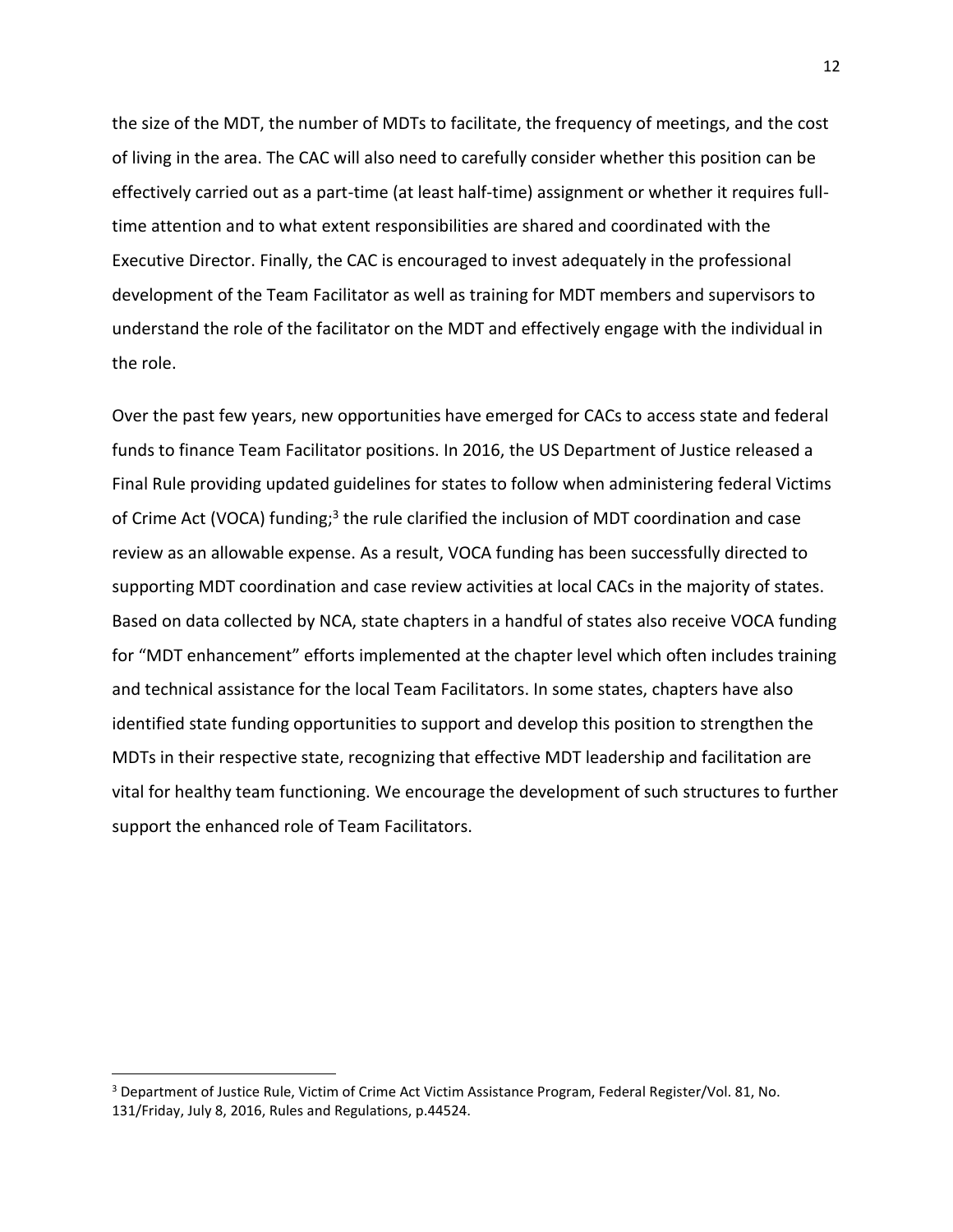# Strategies for Strengthening Practice and Enhancing Support for Team Facilitators

In order to elevate the role of the Team Facilitator and take advantage of the many benefits this position can produce for the team, CAC, and community, the following strategies can be developed and considered:

#### **I. National Strategies**

- *A. Conduct additional research on CAC MDTs and efficacy of the Team Facilitator.* At this point, most research around strong teams has emerged from the private sector. There is little research around team efficacy in the public or non-profit sector, and there is currently no significant peer-reviewed research on MDT functioning in a CAC setting. Allocating research dollars to study this topic will be critical in confirming key competencies for strong team facilitation and identifying additional areas for growth.
- *B. Create resources to explain and apply the Multi-Level Shared Leadership Model.* While the Multi-Level Shared Leadership Model (MLSLM) has been in existence for as long as the MDT model has been in place, there is no publication that articulates the nuances and complexities of this conceptual model. As noted previously CACs are complex and operate across multiple layers of authority, including senior executives and elected officials, mid-level supervisory staff, and frontline workers. Effective team leadership requires understanding of and engagement on all three levels. The National Children's Advocacy Center is in the process of creating a Technical Assistance Brief that outlines the MLSLM model in further detail and its implication for effective team leadership.

#### **II. Organizational Strategies**

*A. Implement systemwide cross-training on the importance of team facilitation.* If a Team Facilitator position is new for a team, such a change in leadership can cause tension. It will be important for CAC Directors to present the information that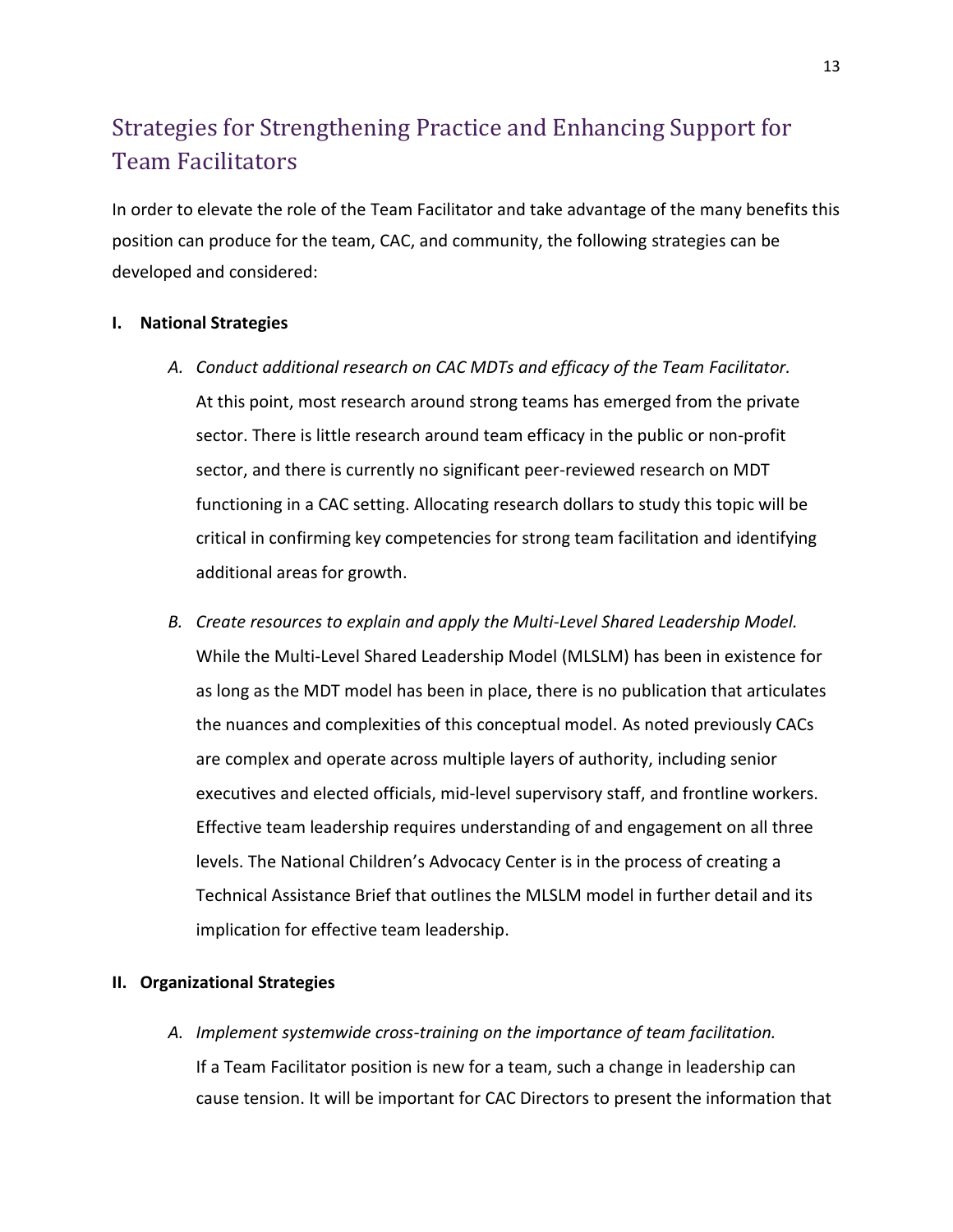led them or their Boards to invest in creating this position. Building trust between the Team Facilitator and the team will take time as well. Cross-training with the MDT on facilitation techniques, team leadership, and meeting management strategies can help build trust and greater understanding of the facilitator's role. These topics can be added into the cross-training rotation that is currently in place on most MDTs.

*B. Integrate organizational job descriptions that specify team facilitation tasks and competencies.*

Whether team facilitation stands alone in its own position, or is integrated into other positions on the MDT, we recommend calling out the specific tasks and competencies that are required to be an effective Team Facilitator. This will assist in providing role clarity for those that share facilitation responsibilities, provide direction and support for new hires, and highlight areas for professional development and growth. When hiring for the Team Facilitator role, attention should also be given to the position announcement and interview process in order to attract and vet candidates with the specific skillsets most relevant to success in this role.

#### **III. Professional Development Strategies**

*A. Invest in the professional development of Team Facilitators.*

Like all positions at CACs, ongoing professional development opportunities are necessary to ensure high-quality services for children and families. Techniques for facilitating effective conversations and team meetings are constantly evolving, and there is significant research developing on what makes a good team. CAC Directors who establish the role of a Team Facilitator within their organization should also make sure to budget for training and networking costs associated with the position and commensurate with the training opportunities offered to other CAC staff.

- *B. Core training for Team Facilitators should include the following:*
	- a. Developing and maintaining relationships with members
	- b. Defining roles and responsibilities of team members
	- c. Defining mission, vision, and values
	- d. Managing change and turnover on the MDT
	- e. Navigating and resolving conflict